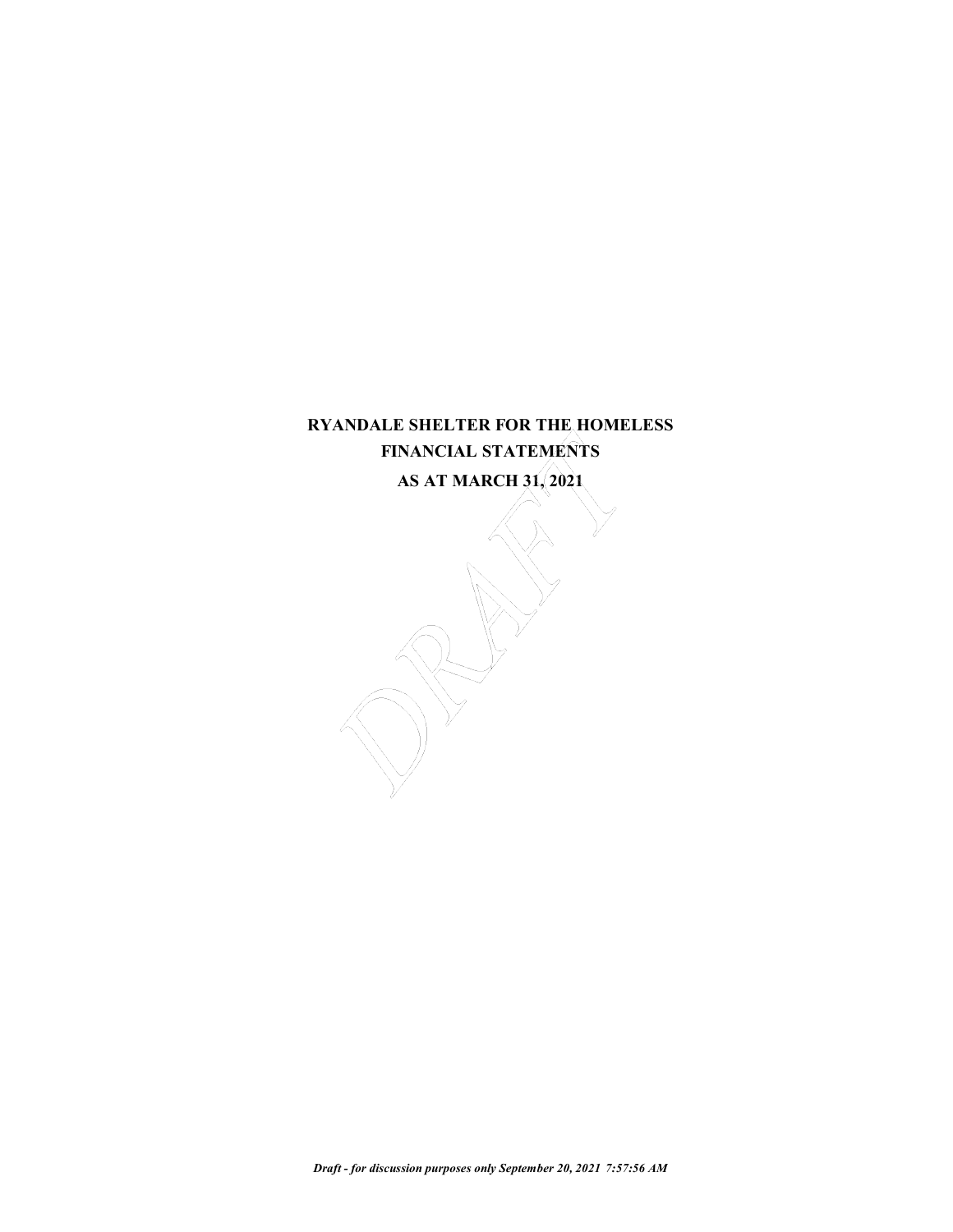# **RYANDALE SHELTER FOR THE HOMELESS TABLE OF CONTENTS AS AT MARCH 31, 2021**

|                                                                    | Page     |
|--------------------------------------------------------------------|----------|
| <b>INDEPENDENT AUDITOR'S REPORT</b>                                | $1-2$    |
| <b>FINANCIAL STATEMENTS</b>                                        |          |
| <b>Statement of Financial Position</b>                             | 3        |
| Statement of Revenue and Expenditures and Changes in Fund Balances | 4        |
| <b>Statement of Cash Flows</b>                                     | 5        |
| Notes to Financial Statements                                      | $6 - 12$ |
|                                                                    |          |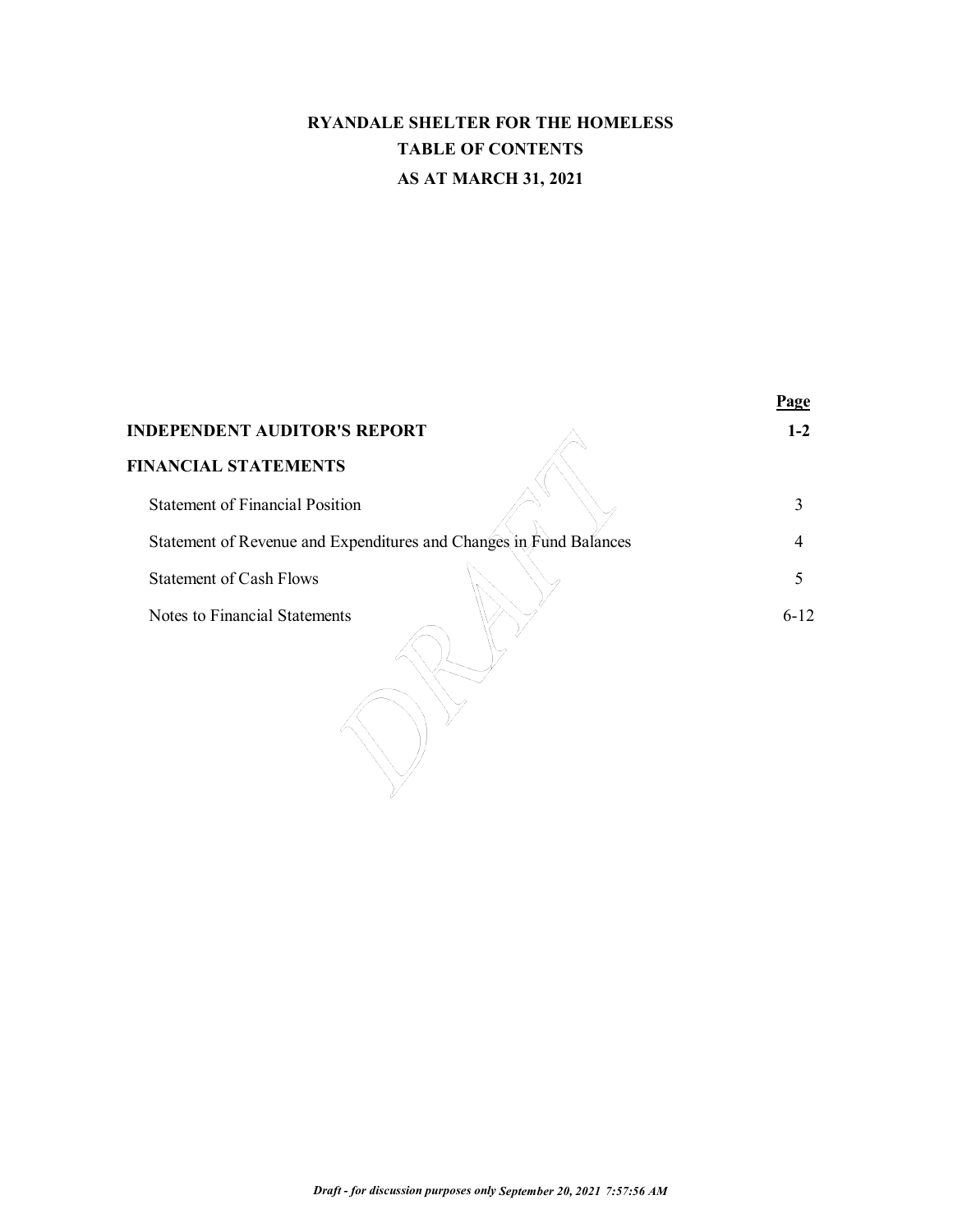# **INDEPENDENT AUDITOR'S REPORT**

#### To the Board of Directors

#### **Qualified Opinion**

We have audited the financial statements of Ryandale Shelter For The Homeless (the Organization), which comprise the statement of financial position as at March 31, 2021, and the statements of revenue and expenditures and changes in fund balance and cash flows for the year then ended, and notes to the financial statements, including a summary of significant accounting policies.

In our opinion, except for the possible effects of the matter described in the Basis for Qualified Opinion section of our report, the accompanying financial statements present fairly, in all material respects, the financial position of the Organization as at March 31, 2021, and its results of operations and its cash flows for the year then ended in accordance with Canadian accounting standards for not-for-profit organizations.

### **Basis for Qualified Opinion**

In common with many charitable organizations, the Organization derives revenue from donations and fundraising, the completeness of which is not susceptible of satisfactory audit verification. Accordingly, our verification of these revenues was limited to the amounts recorded in the records of the Organization and we were not able to determine whether, as at and for the years ended March 31, 2021 and March 31, 2020, any adjustments might be necessary to donations and fundraising revenue, excess of revenues over expenditures, assets and fund balances.

We conducted our audit in accordance with Canadian generally accepted auditing standards. Our responsibilities under those standards are further described in the Auditor's Responsibilities for the Audit of the Financial Statements section of our report. We are independent of the Organization in accordance with the ethical requirements that are relevant to our audit of the financial statements in Canada and we have fulfilled our other ethical responsibilities in accordance with these requirements. We believe that the audit evidence we have obtained is sufficient and appropriate to provide a basis for our qualified opinion.

# **Responsibilities of Management and Those Charged with Governance for the Financial Statements**

Management is responsible for the preparation and fair presentation of the financial statements in accordance with Canadian Accounting Standards for Not-For-Profit Organizations and for such internal control as management determines is necessary to enable the preparation of financial statements that are free from material misstatement, whether due to fraud or error.

In preparing these financial statements, management is responsible for assessing the Organization's ability to continue as a going concern, disclosing, as applicable, matters related to going concern and using the going concern basis of accounting unless management either intends to liquidate the Organization, or to cease operations, or has no realistic alternative but to do so.

Those charged with governance are responsible for overseeing the Organization's financial reporting process.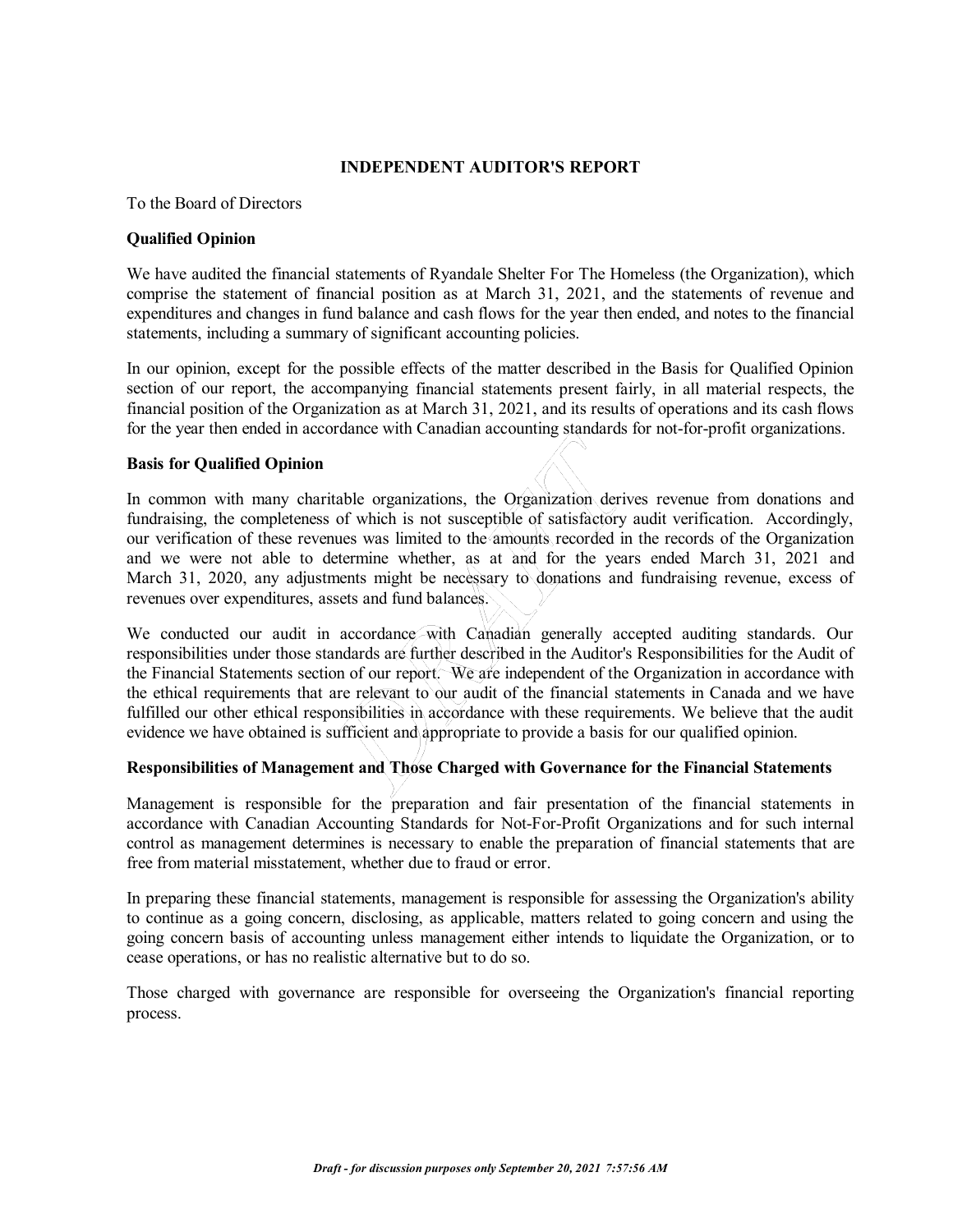### **Auditor's Responsibilities for the Audit of the Financial Statements**

Our objectives are to obtain reasonable assurance about whether the financial statements as a whole are free from material misstatement, whether due to fraud or error, and to issue an auditor's report that includes our opinion. Reasonable assurance is a high level of assurance, but is not a guarantee that an audit conducted in accordance with Canadian generally accepted auditing standards will always detect a material misstatement when it exists. Misstatements can arise from fraud or error and are considered material if, individually or in the aggregate, they could reasonably be expected to influence the economic decisions of users taken on the basis of these financial statements.

As part of an audit in accordance with Canadian generally accepted auditing standards, we exercise professional judgment and maintain professional skepticism throughout the audit. We also:

- Identify and assess the risks of material misstatement of the financial statements, whether due to fraud or error, design and perform audit procedures responsive to those risks and obtain audit evidence that is sufficient and appropriate to provide a basis for our opinion. The risk of not detecting a material misstatement resulting from fraud is higher than for one resulting from error, as fraud may involve collusion, forgery, intentional omissions, misrepresentations, or the override of internal control.
- · Obtain an understanding of internal control relevant to the audit in order to design audit procedures that are appropriate in the circumstances, but not for the purpose of expressing an opinion on the effectiveness of the Organization's internal control.
- Evaluate the appropriateness of  $\alpha$  counting policies used and the reasonableness of accounting estimates and related disclosures made by management.
- Conclude on the appropriateness of management's use of the going concern basis of accounting and, based on the audit evidence obtained, whether a material uncertainty exists related to events or conditions that may cast significant doubt on the Organization's ability to continue as a going concern. If we conclude that a material uncertainty exists, we are required to draw attention in our auditor's report to the related disclosures in the financial statements or, if such disclosures are inadequate, to modify our opinion. Our conclusions are based on the audit evidence obtained up to the date of our auditor's report. However, future events or conditions may cause the Organization to cease to continue as a going concern.
- · Evaluate the overall presentation, structure and content of the financial statements, including the disclosures, and whether the financial statements represent the underlying transactions and events in a manner that achieves fair presentation.

We communicate with those charged with governance regarding, among other matters, the planned scope and timing of the audit and significant audit findings, including any significant deficiencies in internal control that we identify during our audit.

KINGSTON, Canada Chartered Professional Accountants XXX Licensed Public Accountants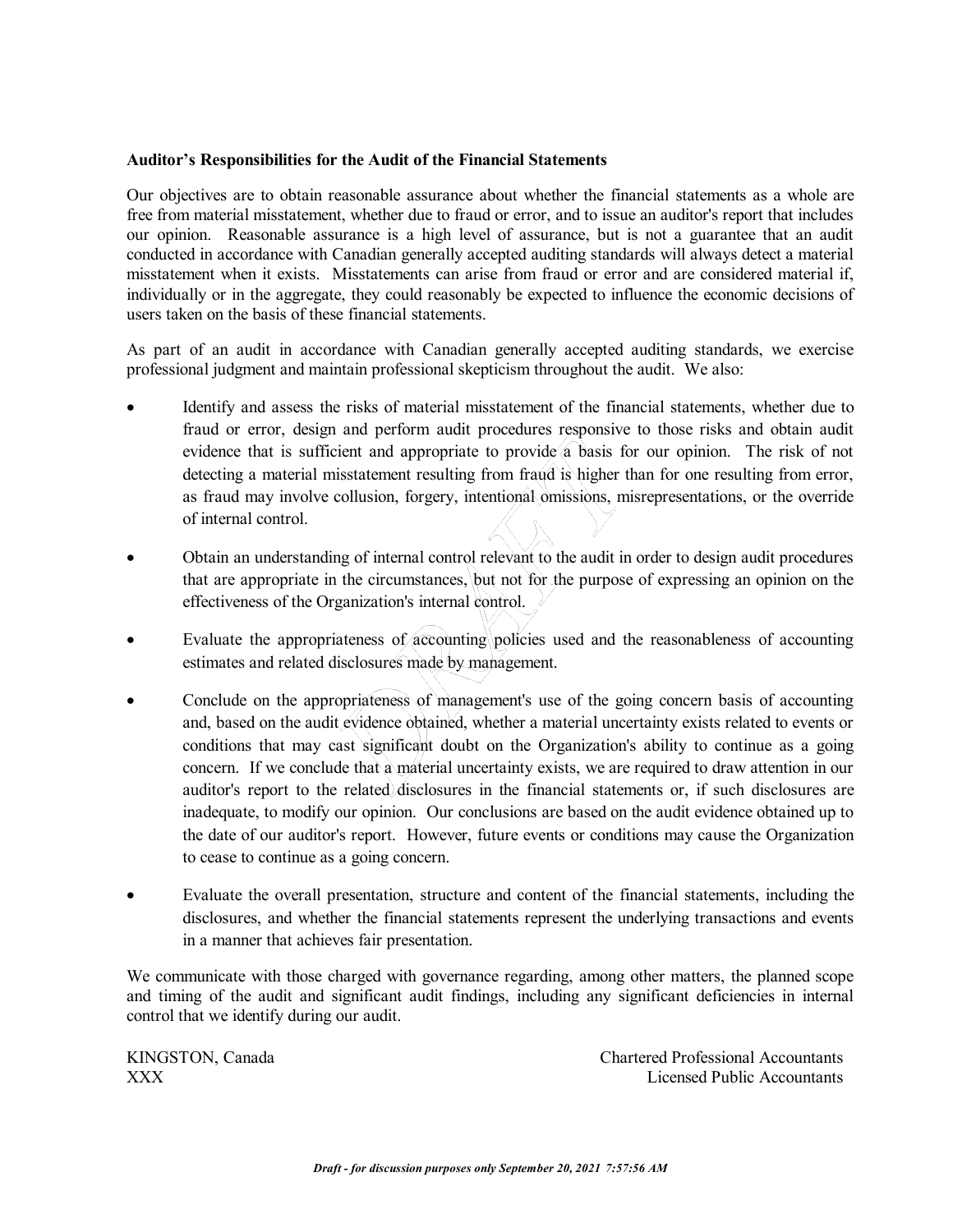# **RYANDALE SHELTER FOR THE HOMELESS STATEMENT OF FINANCIAL POSITION AS AT MARCH 31, 2021**

|                                          |                           |         | 2021                |                           |              |              |
|------------------------------------------|---------------------------|---------|---------------------|---------------------------|--------------|--------------|
|                                          |                           | Capital | Internally          | Internally                |              |              |
|                                          | Operating                 | Asset   | <b>Restricted</b>   | <b>Restricted</b>         |              | 2020         |
|                                          | Fund                      | Fund    | <b>Capital Fund</b> | <b>Operating Fund</b>     | <b>Total</b> | Total        |
|                                          | $\boldsymbol{\mathsf{S}}$ | \$      | \$                  | $\boldsymbol{\mathsf{S}}$ | \$           | $\mathbb{S}$ |
| <b>ASSETS</b>                            |                           |         |                     |                           |              |              |
| <b>CURRENT</b>                           |                           |         |                     |                           |              |              |
| Cash - Note 7                            | 49,893                    |         | 224,968             | 18,000                    | 292,861      | 281,936      |
| Short-term investments - Note 4          | 18,684                    |         |                     |                           | 18,684       | 18,673       |
| Accounts receivable                      | 6,243                     |         |                     |                           | 6,243        | 7,068        |
|                                          | 74,820                    |         | 224,968             | 18,000                    | 317,788      | 307,677      |
|                                          |                           |         |                     |                           |              |              |
| TANGIBLE CAPITAL ASSETS - Note 5         |                           | 155,198 |                     |                           | 155,198      | 160,373      |
|                                          | 74,820                    | 155,198 | 224,968             | 18,000                    | 472,986      | 468,050      |
| <b>LIABILITIES</b>                       |                           |         |                     |                           |              |              |
|                                          |                           |         |                     |                           |              |              |
| <b>CURRENT</b>                           |                           |         |                     |                           |              |              |
|                                          |                           |         |                     |                           |              |              |
| Accounts payable and accrued liabilities | 5,763                     |         |                     |                           | 5,763        | 7,542        |
| DEFERRED CONTRIBUTIONS RELATED TO        |                           |         |                     |                           |              |              |
| TANGIBLE CAPITAL ASSETS - Note 6         |                           | 11,964  |                     |                           | 11,964       | 17,139       |
|                                          | 5,763                     | 11,964  |                     |                           | 17,727       | 24,681       |
|                                          |                           |         |                     |                           |              |              |
|                                          |                           |         |                     |                           |              |              |
| <b>FUND BALANCES</b>                     |                           |         |                     |                           |              |              |
| <b>UNRESTRICTED</b>                      | 69,057                    | 143,234 |                     |                           | 212,291      | 200,401      |
|                                          |                           |         |                     |                           |              |              |
| <b>INTERNALLY RESTRICTED - Note 7</b>    |                           |         | 224,968             | 18,000                    | 242,968      | 242,968      |
|                                          | 69,057                    | 143,234 | 224,968             | 18,000                    | 455,259      | 443,369      |
| <b>APPROVED ON BEHALF OF THE BOARD</b>   |                           |         |                     |                           |              |              |
|                                          |                           |         |                     |                           |              |              |
| Director                                 |                           |         |                     |                           |              |              |
| Director                                 |                           |         |                     |                           |              |              |
|                                          | 74,820                    | 155,198 | 224,968             | 18,000                    | 472,986      | 468,050      |
|                                          |                           |         |                     |                           |              |              |

The accompanying notes form an integral part of these financial statements

*Draft - for discussion purposes only September 20, 2021 7:57:56 AM*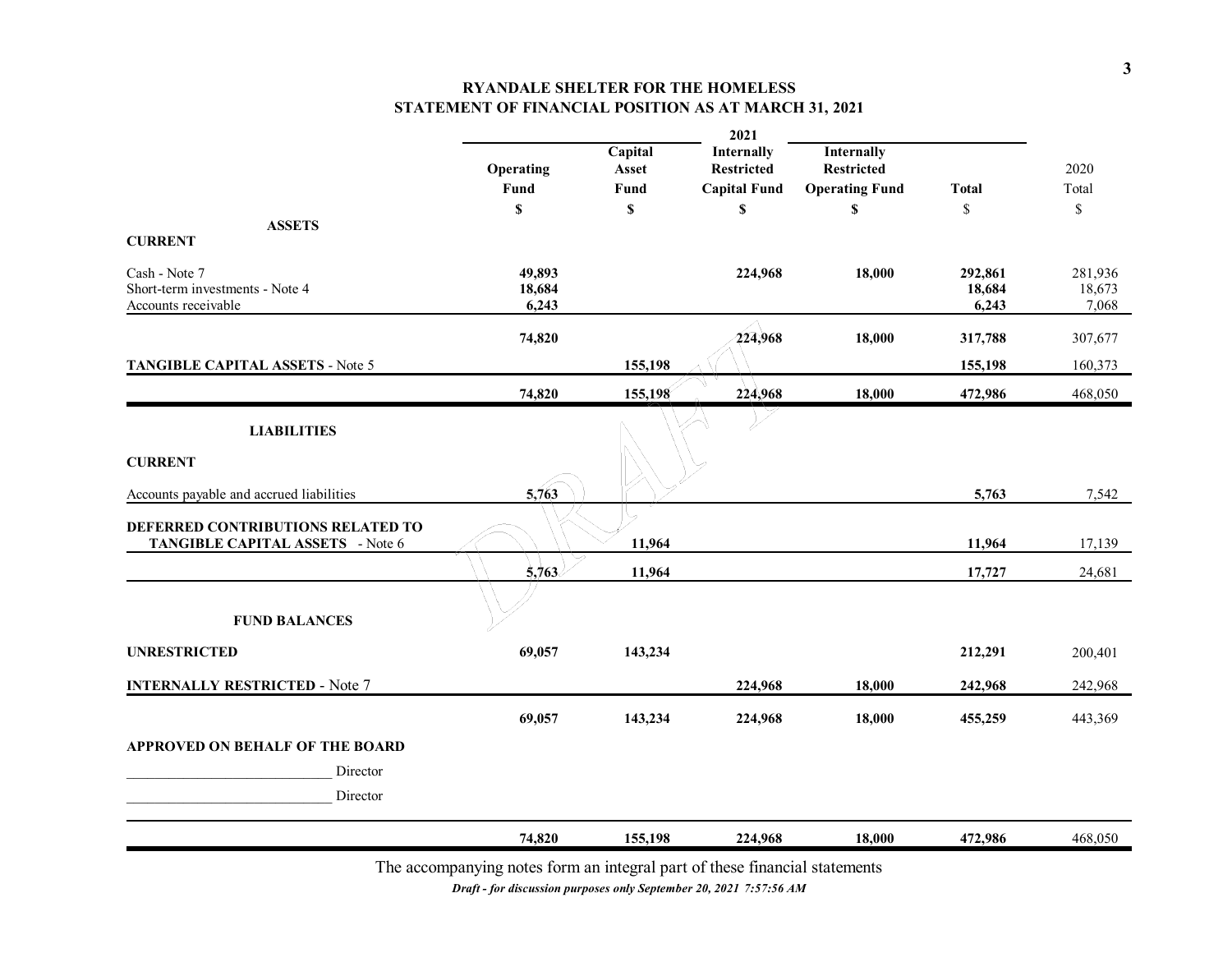#### **RYANDALE SHELTER FOR THE HOMELESS STATEMENT OF REVENUE AND EXPENDITURES AND CHANGES IN FUND BALANCES FOR THE YEAR ENDED MARCH 31, 2021**

|                                                                                                                                                                                                                                                               |                                                                |                                | 2021                                                                            |                                                                           |                                                                         |                                                               |
|---------------------------------------------------------------------------------------------------------------------------------------------------------------------------------------------------------------------------------------------------------------|----------------------------------------------------------------|--------------------------------|---------------------------------------------------------------------------------|---------------------------------------------------------------------------|-------------------------------------------------------------------------|---------------------------------------------------------------|
|                                                                                                                                                                                                                                                               | Operating<br>Fund<br>$\mathbb S$                               | Capital<br>Asset<br>Fund<br>\$ | <b>Internally</b><br><b>Restricted</b><br><b>Capital Fund</b><br>(Note 7)<br>\$ | Internally<br><b>Restricted</b><br><b>Operating Fund</b><br>(Note 7)<br>S | <b>Total</b><br>\$                                                      | 2020<br>Total<br>\$                                           |
| <b>REVENUE</b>                                                                                                                                                                                                                                                |                                                                |                                |                                                                                 |                                                                           |                                                                         |                                                               |
| Donations<br>Fundraising<br>Interest<br>Grant - United Way of Kingston<br>Grant - Home Depot<br>Amortization of deferred contributions - Note 6<br>Rental income - Victoria Street<br>Government assistance - Note 8<br>Community Foundations of Canada grant | 4,104<br>14,874<br>3,569<br>20,000<br>36,455<br>7,752<br>6,426 | 5,175                          |                                                                                 |                                                                           | 4,104<br>14,874<br>3,569<br>20,000<br>5,175<br>36,455<br>7,752<br>6,426 | 6,963<br>25,073<br>292<br>20,000<br>10,000<br>5,175<br>29,065 |
|                                                                                                                                                                                                                                                               | 93,180                                                         | 5,175                          |                                                                                 |                                                                           | 98,355                                                                  | 96,568                                                        |
| <b>EXPENDITURES</b><br>Amortization of tangible capital assets<br>Bank charges and fees<br>Fundraising expense                                                                                                                                                | $\gamma_{10}$<br>1,064                                         | 5,175                          |                                                                                 |                                                                           | 5,175<br>710<br>1,064                                                   | 5,175<br>679<br>3,967                                         |
| Insurance<br>Miscellaneous<br>Office<br>Professional fees                                                                                                                                                                                                     | 2,435<br>1,642<br>9,203<br>44,446                              |                                |                                                                                 |                                                                           | 2,435<br>1.642<br>9,203                                                 | 2,192<br>533<br>1,433<br>6,617                                |
| Wages and benefits<br>Victoria Street<br>Utilities<br>Programming<br>Repairs and maintenance<br>Insurance<br>Cable, internet and telephone<br>Household supplies                                                                                              | 5,367<br>746<br>5,682<br>7,944<br>1,151<br>900                 |                                |                                                                                 |                                                                           | 44,446<br>5,367<br>746<br>5,682<br>7,944<br>1,151<br>900                | 37,596<br>5,847<br>300<br>11,337<br>9,168<br>2,549<br>1,035   |
|                                                                                                                                                                                                                                                               | 81,290                                                         | 5,175                          |                                                                                 |                                                                           | 86,465                                                                  | 88,428                                                        |
|                                                                                                                                                                                                                                                               |                                                                |                                |                                                                                 |                                                                           |                                                                         |                                                               |
| <b>EXCESS OF REVENUE OVER EXPENDITURES FOR</b><br><b>YEAR</b>                                                                                                                                                                                                 | 11,890                                                         | <b>NIL</b>                     | <b>NIL</b>                                                                      | $\mathbf{NIL}$                                                            | 11,890                                                                  | 8,140                                                         |
| FUND BALANCE - BEGINNING OF YEAR                                                                                                                                                                                                                              | 57,167                                                         | 143,234                        | 224,968                                                                         | 18,000                                                                    | 443,369                                                                 | 435,229                                                       |
| <b>FUND BALANCE - END OF YEAR</b>                                                                                                                                                                                                                             | 69.057                                                         | 143,234                        | 224,968                                                                         | 18.000                                                                    | 455,259                                                                 | 443.369                                                       |

The accompanying notes form an integral part of these financial statements

*Draft - for discussion purposes only September 20, 2021 7:57:56 AM*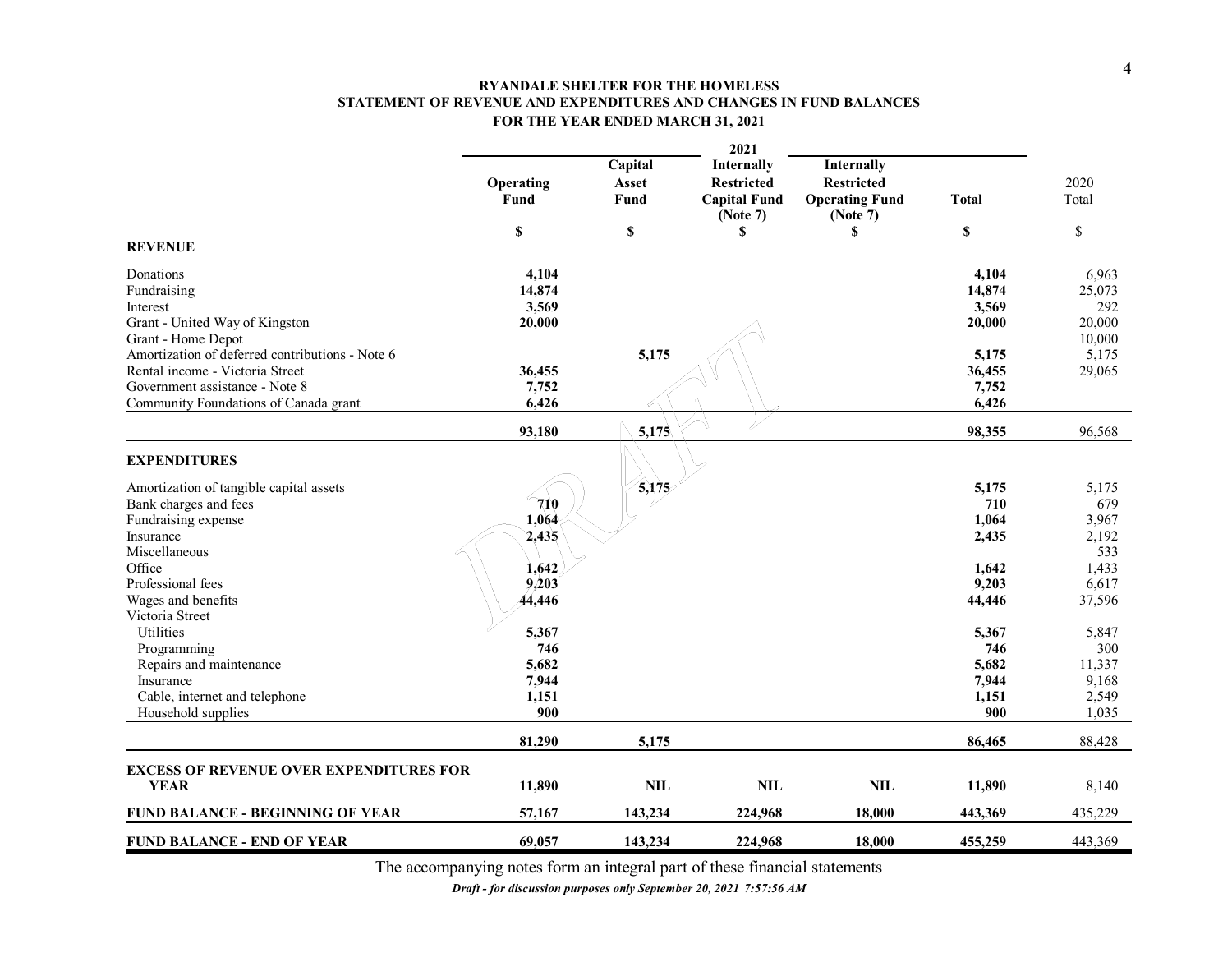# **RYANDALE SHELTER FOR THE HOMELESS STATEMENT OF CASH FLOWS FOR THE YEAR ENDED MARCH 31, 2021**

|                                                                                   | 2021    | 2020       |
|-----------------------------------------------------------------------------------|---------|------------|
|                                                                                   | S       | S          |
| <b>OPERATING ACTIVITIES</b>                                                       |         |            |
| Excess of revenue over expenditures for year                                      | 11,890  | 8,140      |
| Adjustment for items which do not affect cash -                                   |         |            |
| Amortization of tangible capital assets                                           | 5,175   | 5,175      |
| Amortization of deferred contributions                                            | (5,175) | (5,175)    |
|                                                                                   | 11,890  | 8,140      |
| Net change in non-cash working capital balances related to operations -<br>Note 9 | (954)   | (2,169)    |
| <b>CASH FLOWS PROVIDED FROM OPERATING ACTIVITIES</b>                              | 10,936  | 5,971      |
| <b>INVESTING ACTIVITIES</b>                                                       |         |            |
| Increase in short-term investments                                                | (11)    |            |
| <b>CASH FLOWS USED IN INVESTING ACTIVITIES</b>                                    | (11)    | <b>NIL</b> |
| <b>INCREASE IN CASH AND EQUIVALENTS FOR YEAR</b>                                  | 10,925  | 5,971      |
| <b>CASH AND EQUIVALENTS - BEGINNING OF YEAR</b>                                   | 281,936 | 275,965    |
| <b>CASH AND EQUIVALENTS - END OF YEAR</b>                                         | 292,861 | 281,936    |
| <b>REPRESENTED BY:</b>                                                            |         |            |
| Cash                                                                              | 292,861 | 281,936    |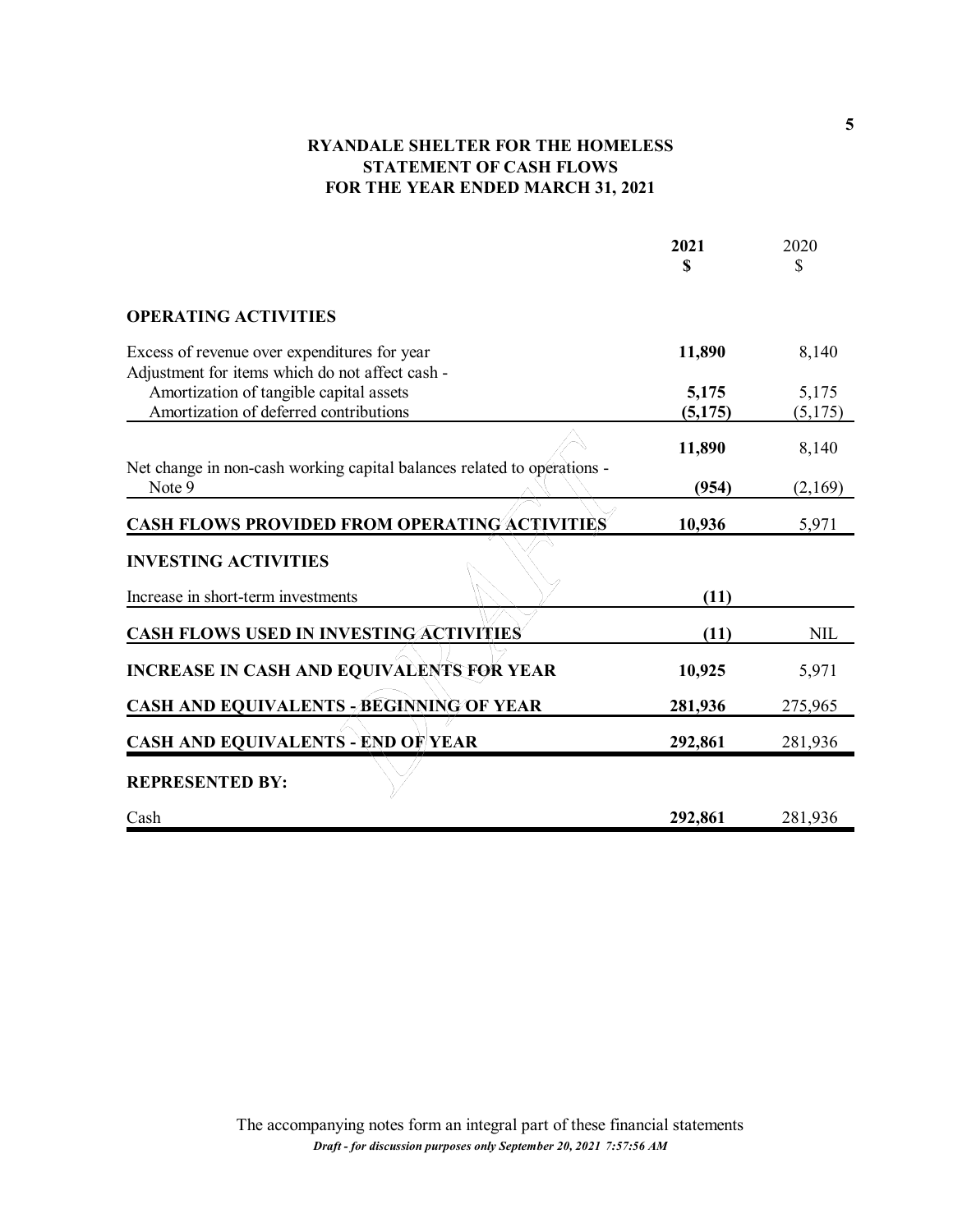## **1. PURPOSE OF THE ORGANIZATION AND INCORPORATION**

Ryandale Shelter For The Homeless was incorporated in Ontario in 1999 as a corporation without share capital. On April 1, 1999 the assets and liabilities of Ryandale House For The Homeless, House Operations were transferred to Ryandale Shelter For The Homeless. On that date, the shelter began operations. Its primary purpose was to provide emergency temporary accommodation for persons without shelter, but has since changed to offer a supportive living environment and opportunities for social and skills development for formerly homeless adults, thereby facilitating a successful transition to independent living. The corporation is registered as a charitable organization and consequently is exempt from income taxes under the *Income Tax Act*.

# **2. IMPACT OF COVID-19**

Since the beginning of the year, the coronavirus disease COVID-19 has had considerable impact, both globally and locally, which has the potential to create financial stress on the Organization in the following areas:

(a) The global investment markets have experienced substantial volatility and downward valuation due to the economic concerns at this time, which could have some impact on the Organization's investment portfolio, and

(b) Due to the economic uncertainty that affects potential donors, the receipt of donations may be reduced.

(c) Due to the limitation of access to the bingo hall, the revenue from fundraising from bingos and Nevada Ticket sales has been reduced.

(d) Due to the health protocols, there has been an increased cost of personal protective equipment.

At the time that these financial statements were finalized, the amount of the financial impact of these two areas could not be determined.

#### **3. SIGNIFICANT ACCOUNTING POLICIES**

Outlined below are those accounting policies adopted by the organization considered to be particularly significant:

#### **(a) Basis of Accounting**

These financial statements are prepared in accordance with Canadian accounting standards for not-for-profit organizations.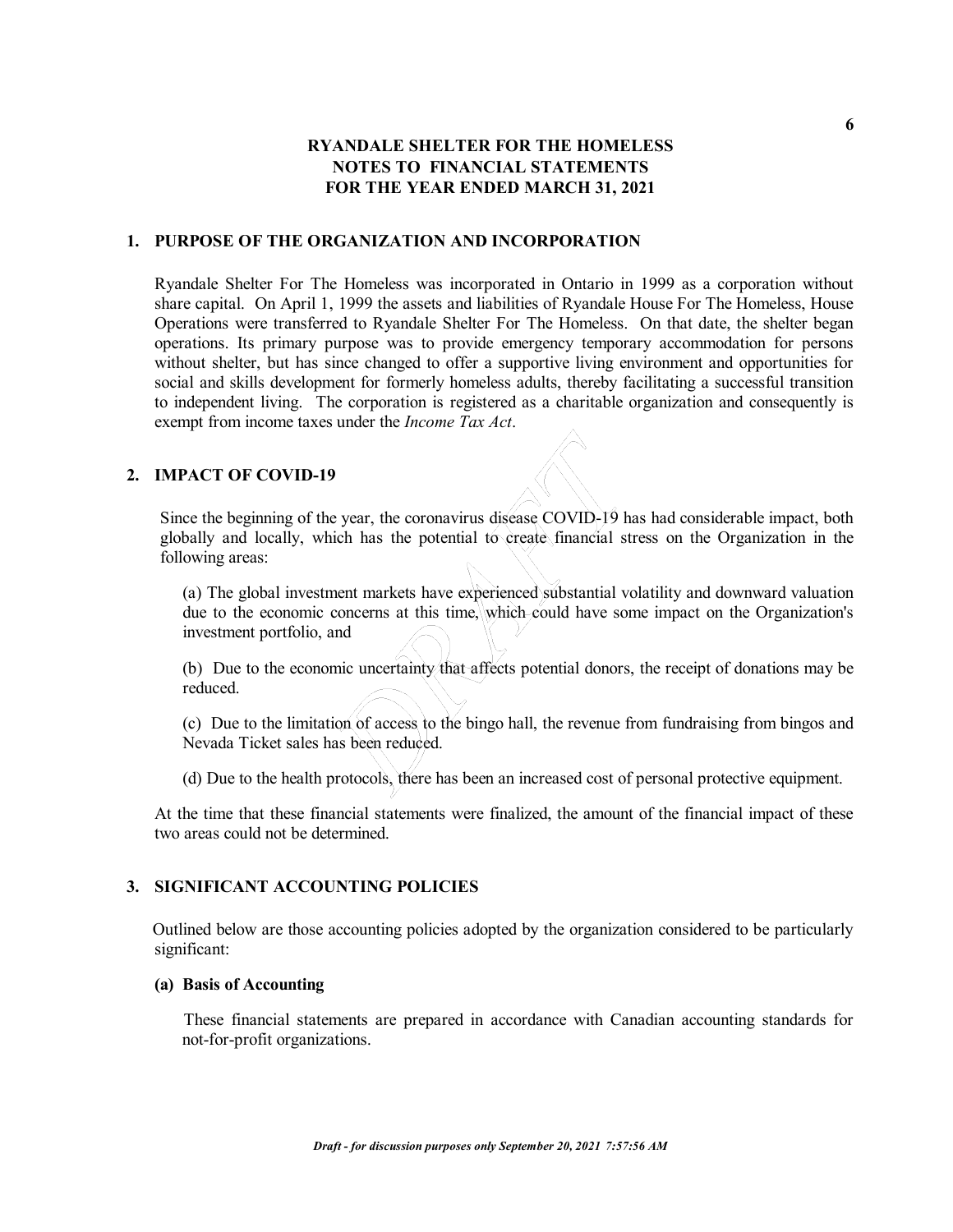### **3. SIGNIFICANT ACCOUNTING POLICIES (Cont'd)**

#### **(b) Accounting Estimates**

The preparation of financial statements in conformity with Canadian accounting standards for notfor-profit organizations requires management to make estimates and assumptions that affect the reported amounts of assets and liabilities and disclosure of contingent assets and liabilities at the date of the financial statements and the reported amounts of revenues and expenditures during the reporting period. Significant items subject to such estimates and assumptions include valuation of accounts receivable, accounts payable and accrued liabilities, and deferred capital contributions. Actual results could differ from those estimates.

### **(c) Fund Accounting**

The accompanying financial statements include the activities of the organization for which the Board of Directors is legally accountable. In order to properly reflect its activities, the organization maintains its accounts in accordance with the principles of fund accounting in order that limitations and restrictions placed on the use of available resources are observed. Under fund accounting, resources for various purposes are classified for accounting and reporting purposes into funds in accordance with activities or objectives specified. For financial reporting purposes, the organization has combined funds with similar characteristics into the following funds:

The Operating Fund accounts for the cost of operations of providing non-profit housing and related services financed by grants, fundraising and other general income.

The Capital Asset Fund accounts for the organization's land and building and the direct financing of these tangible capital assets.

The Internally Restricted Capital Fund accounts for funds set aside by the Board of Directors to be used for the expansion of Transitional Housing services of Kingston.

The Internally Restricted Operation Fund accounts for funds set aside by the Board of Directors for three months of operating costs.

The statement of financial position represents the combined position of all funds of the organization.

#### **(d) Short-Term Investments**

Investments are initially recorded at their acquisition cost. At the year end date, the investments are adjusted to amortized cost, and the corresponding income is recorded in the statement of revenue and expenditures.

#### **(e) Tangible Capital Assets**

Tangible capital assets are stated at the original capital cost. Amortization of the buildings, which is based on its estimated useful life, is calculated on the straight line basis over 40 years.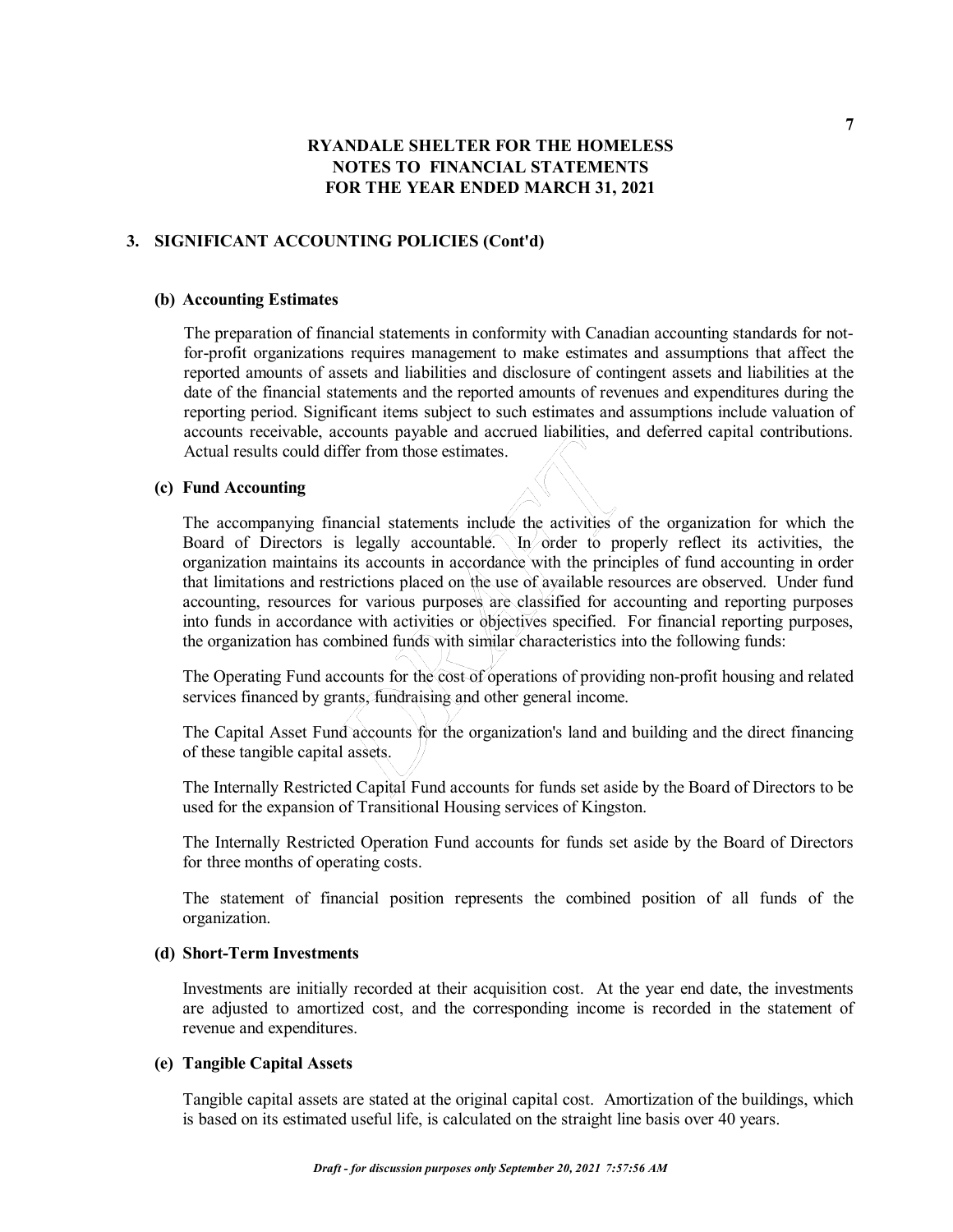### **3. SIGNIFICANT ACCOUNTING POLICIES (Cont'd)**

#### **(f) Financial Instruments**

#### **(i) Measurement of Financial Instruments**

Ryandale Shelter for the Homeless initially measures its financially assets and liabilities at fair value adjusted by, in the case of a financial instrument that will not be measured subsequently at fair value, the amount of transaction costs directly attributable to the instrument.

Ryandale subsequently measures all its financial assets and financial liabilities at amortized cost. Financial assets measured at amortized cost include cash, accounts receivable, and short-term investments. Financial liabilities measured at amortized cost include accounts payable and accrued liabilities.

#### **(ii) Impairment**

Financial assets measured at amortized cost are tested for impairment when there are indicators of possible impairment. When a significant adverse change has occurred during the period in the expected timing or amount of future cash flows from the financial asset or group of assets, a writedown is reflected in excess (deficiency) of revenues over expenditures. When events occurring after the impairment confirm that a reversal is necessary, the reversal is recognized in excess (deficiency) of revenue over expenditures, up to the amount of previously recognized as impaired.

### **(g) Revenue Recognition**

Revenue from rental income is recognized at the time the services are provided to clients.

Revenue from grants is recognized as revenue in the year in which the related expenditures are incurred.

Donations and fundraising revenue are recorded as revenue when received.

Interest is recognized as earned.

### **(h) Deferred Contributions Related To Tangible Capital Assets**

Deferred contributions related to tangible capital assets are recorded as a liability at the time of receipt of funds. The amounts of deferred contributions are taken into income at the same rate as the related asset is amortized.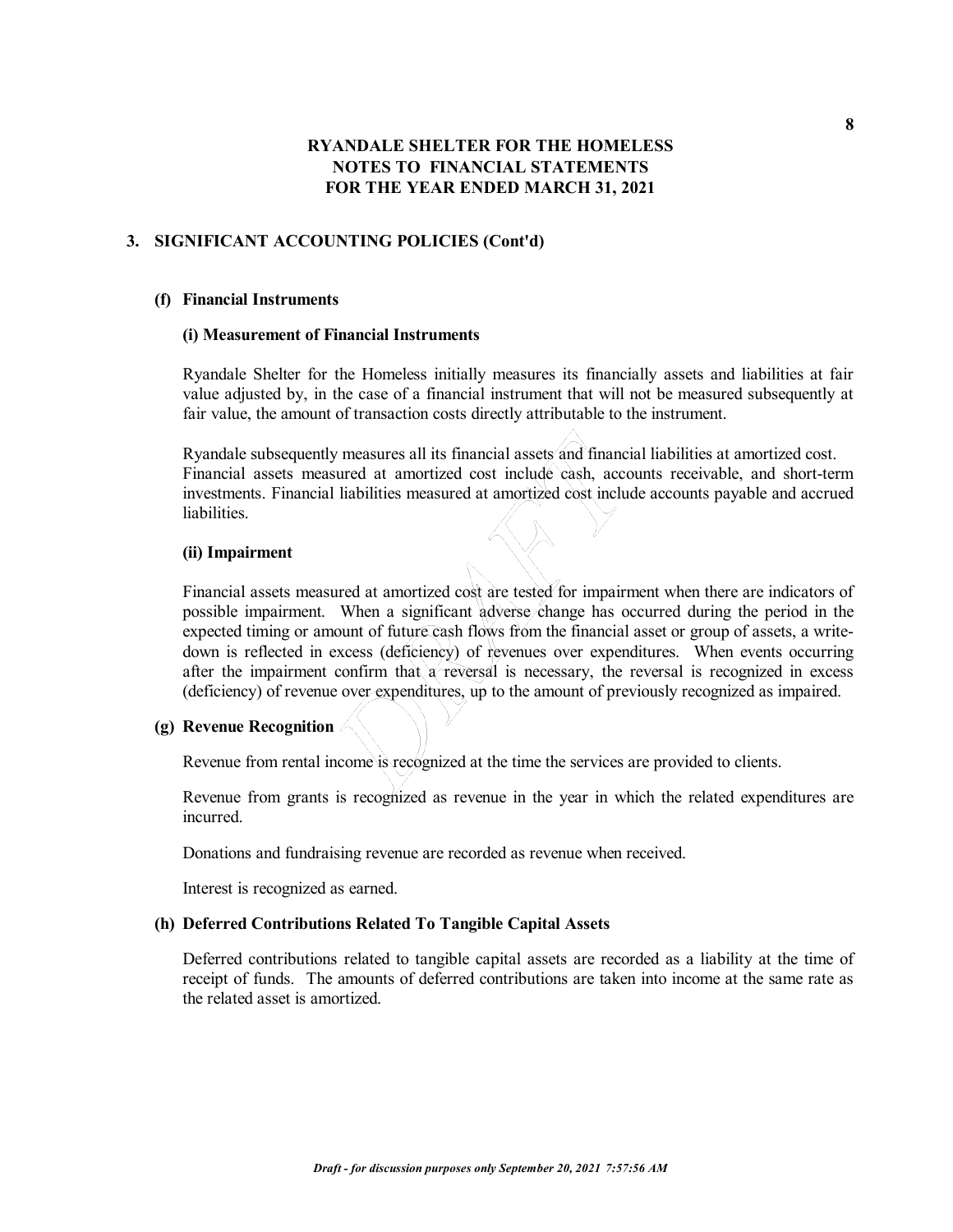## **3. SIGNIFICANT ACCOUNTING POLICIES (Cont'd)**

#### **(i) Cash and Equivalents**

Cash and equivalents consist of cash on deposit and bank term deposits in money market instruments with maturity dates of less than three months from the date they are acquired.

#### **(j) Donated Goods for Gifts in Kind and Volunteer Contributions**

Volunteers contribute a substantial number of hours each year to assist the organization in carrying out its activities and donors may contribute goods to assist the organization rather than cash donations. Due to the difficulty of determining the fair value, contributions of such goods and services are not recognized in the financial statements.

#### **(k) Government Assistance**

Government assistance in the form of tax credits and subsidies is recorded as revenue. Government assistance is recognized in the period where all conditions of the tax credits or subsidies are met.

# **4. SHORT-TERM INVESTMENTS**

The short-term investments are comprised of a guaranteed investment certificate earning interest at 1.85%, maturing in January  $2022$ .

# **5. TANGIBLE CAPITAL ASSETS**

| ✓                                  |         | 2021                        |         | 2020                        |
|------------------------------------|---------|-----------------------------|---------|-----------------------------|
|                                    | Cost    | Accumulated<br>amortization | Cost    | Accumulated<br>amortization |
|                                    | \$      | \$                          | \$      | \$                          |
| Land                               | 30,000  |                             | 30,000  |                             |
| <b>Buildings</b>                   | 207,009 | 81,811                      | 207,009 | 76,636                      |
|                                    | 237,009 | 81,811                      | 237,009 | 76,636                      |
| Cost less accumulated amortization | \$      | 155,198                     |         | 160,373                     |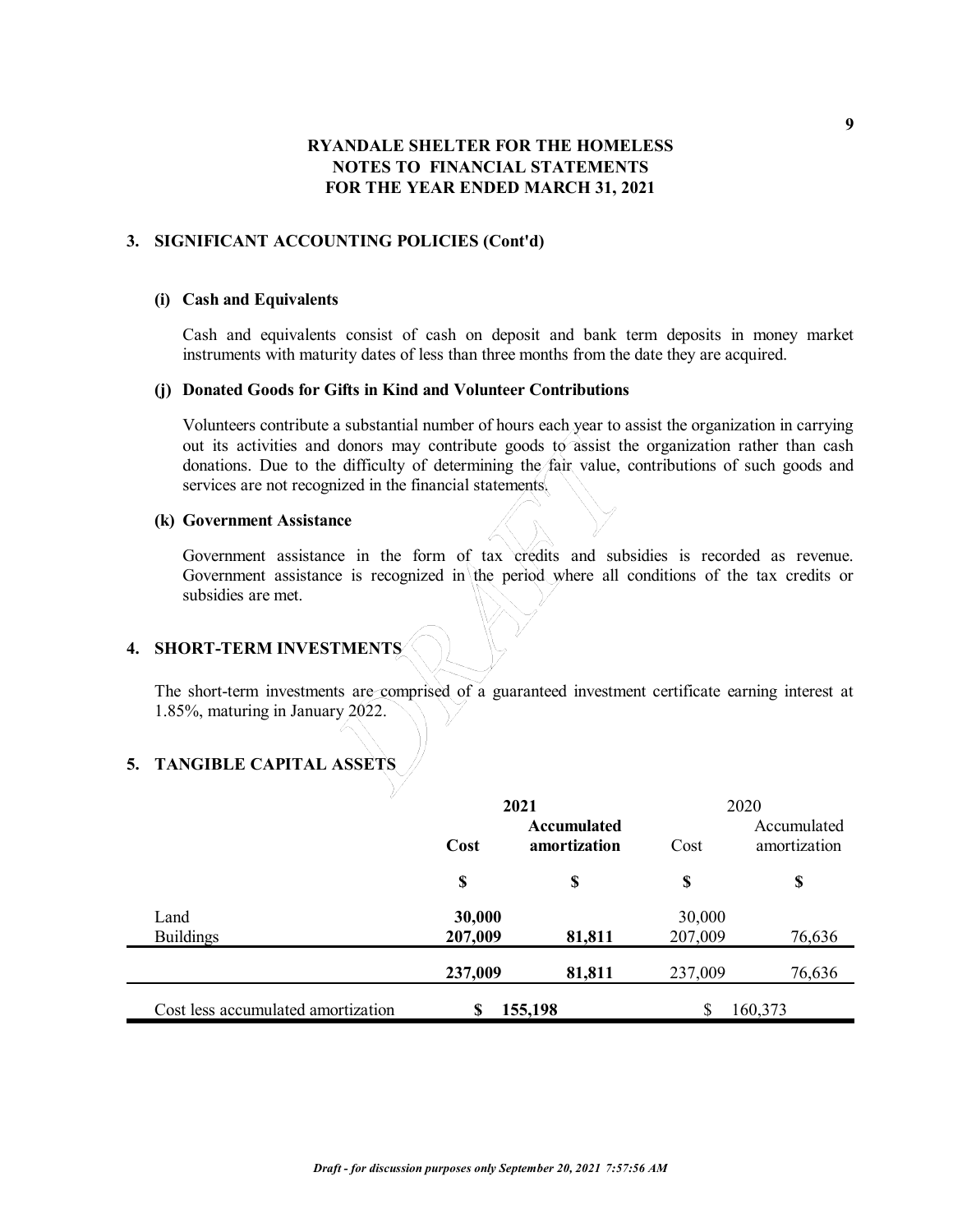### **6. DEFERRED CONTRIBUTIONS RELATED TO TANGIBLE CAPITAL ASSETS**

Deferred contributions related to tangible capital assets represent contributions received in the form of grants to be used for building addition construction. The deferred contributions are reported as income at the same rate as the related amortization of the buildings.

| Deferred Contributions - beginning of year<br>17,139 | 2020                          |
|------------------------------------------------------|-------------------------------|
| Current year amortization reported as revenue        | 22,314<br>(5, 175)<br>(5,175) |
| Deferred Contributions - end of year<br>11.964       | 17,139                        |

### **7. INTERNALLY RESTRICTED FUNDS**

Internally restricted amounts of \$224,968 have been set aside in the capital fund for the use of the expansion of Transitional Housing services in Kingston. Internally restricted amounts of \$18,000 have been set aside in the Operating fund for three months of operating costs. These internally restricted amounts are not available for any other purpose without the approval of the Board of Directors.

### **8. GOVERNMENT ASSISTANCE**

The corporation is eligible for the Canada Emergency Wage Subsidy (CEWS). The corporation is entitled to received CEWS of \$7,752 which has been recorded as revenue.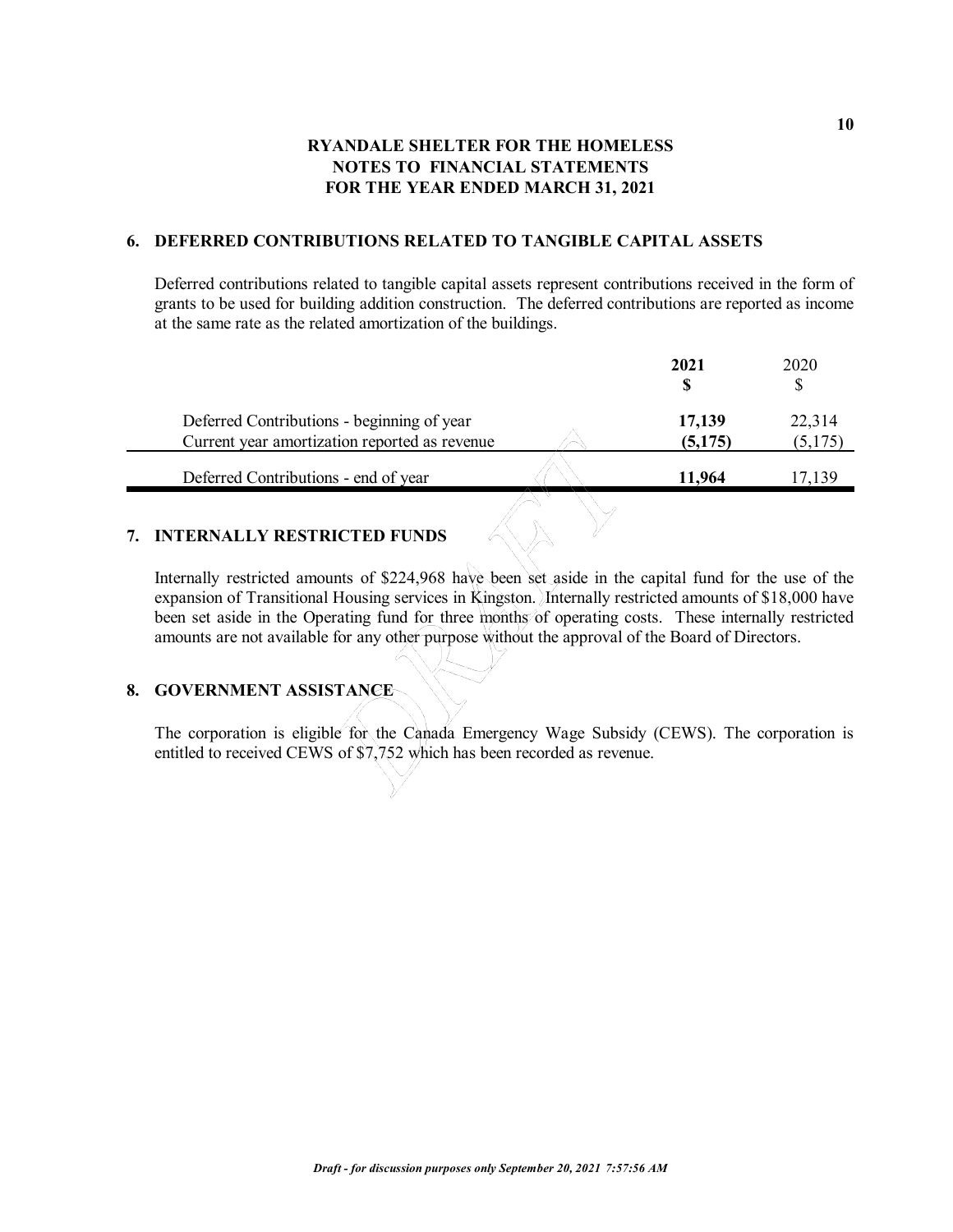# **9. NET CHANGE IN NON-CASH WORKING CAPITAL BALANCES RELATED TO OPERATIONS**

Cash provided from (used in) non-cash working capital is compiled as follows:

|                                                                                 | 2021<br>\$ | 2020<br>S |
|---------------------------------------------------------------------------------|------------|-----------|
| (INCREASE) DECREASE IN CURRENT ASSETS                                           |            |           |
| Accounts receivable                                                             | 825        | (2,814)   |
|                                                                                 | 825        | (2,814)   |
| <b>INCREASE (DECREASE) IN CURRENT LIABILITIES</b>                               |            |           |
| Accounts payable and accrued liabilities                                        | (1,779)    | 645       |
|                                                                                 | (1,779)    | 645       |
| NET CHANGE IN NON-CASH WORKING\CAPITAL<br><b>BALANCES RELATED TO OPERATIONS</b> | (954)      | (2,169)   |
|                                                                                 |            |           |